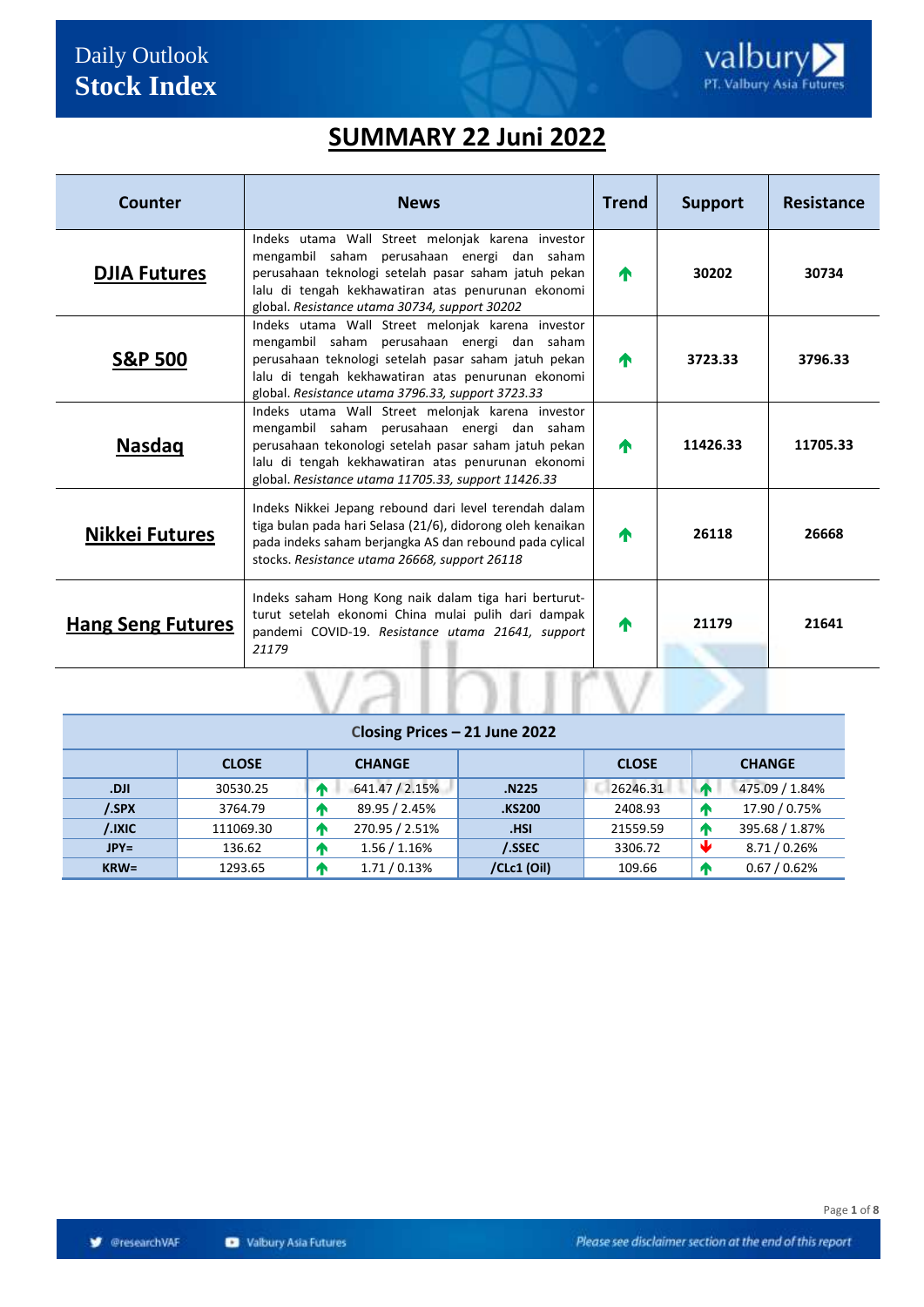#### **ECONOMIC INDICATORS**

| <b>DATE</b>   | <b>WIB</b>     | <b>CTY</b> | <b>INDICATORS</b>                                     | <b>PER</b> | <b>ACTUAL</b> | <b>FORECA</b><br>SΤ            | PREV.         | REV.                                                 |
|---------------|----------------|------------|-------------------------------------------------------|------------|---------------|--------------------------------|---------------|------------------------------------------------------|
| Mon/20-Jun-22 | 05:30          | NZ         | Performance Services Index                            | May        | 55.2          | $\overline{a}$                 | 51.4          | 52.2                                                 |
|               | 06:01          | GB         | Rightmove House Prices MoM                            | Jun        | 0.3%          | --                             | 2.1%          |                                                      |
|               | 06:01          | GB         | Rightmove House Prices YoY                            | Jun        | 9.7%          | $\overline{\phantom{a}}$       | 10.2%         | $\overline{\phantom{a}}$                             |
|               | 13:00          | DE         | PPI YoY                                               | May        | 33.6%         | 33.5%                          | 33.5%         | $\overline{\phantom{a}}$                             |
|               | 13:00          | DE         | PPI MoM                                               | May        | 1.6%          | 1.5%                           | 2.8%          | $\overline{\phantom{a}}$                             |
|               | 14:00          | EZ         | <b>ECB's Muller Speaks</b>                            |            |               |                                |               |                                                      |
|               | 15:00          | GB         | <b>BOE's Haskel speaks</b>                            |            |               |                                |               |                                                      |
|               | 16:00          | EZ         | <b>Construction Output MoM</b>                        | Apr        |               | $\sim$                         | 0.0%          | $\mathbf{u}$                                         |
|               | 16:00          | EZ         | <b>Construction Output YoY</b>                        | Apr        | 3%            | $\overline{\phantom{a}}$       | 3.3%          | 3.4%                                                 |
|               | 20:00          | EZ         | <b>ECB's Lagarde Speaks</b>                           |            |               |                                |               |                                                      |
|               | 20:00          | GB         | BOE's Catherine Mann speaks                           |            |               |                                |               |                                                      |
|               | 22:00          | EZ         | <b>ECB's Lagarde Speaks</b>                           |            |               |                                |               |                                                      |
|               | 23:45          | US         | Fed's Bullard Discusses Inflation and Interest rates  |            |               |                                |               |                                                      |
|               | All            | US         | <b>Bank Holiday (Juneteenth)</b>                      |            |               |                                |               |                                                      |
| Tue/21-Jun-22 | 02:30          | EZ         | <b>ECB's Lane Speaks</b>                              |            |               |                                |               |                                                      |
|               | 04:00          | <b>NZ</b>  | Westpac Consumer Confidence                           | <b>2Q</b>  | 78.7          | $\overline{\phantom{a}}$       | 92.1          | $\sim$                                               |
|               | 07:00          | AU         | RBA's Lowe-Speech                                     |            |               |                                |               |                                                      |
|               | 07:00          | KR         | Exports 20 Days YoY                                   | Jun        |               | $\sim$                         | 24.1%         | $\sim$                                               |
|               | 07:00          | KR         | Imports 20 Days YoY                                   | Jun        |               | $\sim$                         | 37.8%         | $\sim$                                               |
|               | 07:00          | KR         | Trade Balance 20 Days                                 | Jun        |               | $\overline{a}$                 | \$4827.0m     | $\sim$                                               |
|               | 08:30          | AU         | RBA Minutes of June Policy Meeting                    |            |               |                                |               |                                                      |
|               | 13:00          | CH         | <b>Exports Real MoM</b>                               | May        |               | $\overline{\phantom{a}}$       | $-0.1%$       | $\mathbf{u}$                                         |
|               | 13:00          | СH         | Imports Real MoM                                      | May        |               | $\overline{\phantom{a}}$       | $-3.8%$       | $\overline{\phantom{a}}$                             |
|               | 14:15          | GB         | <b>BOE's Huw Pill speaks</b>                          |            |               |                                |               |                                                      |
|               | 15:00          | EZ         | <b>ECB Current Account SA</b>                         | Apr        | $-5.4b$       | $\overline{\phantom{a}}$       | $-1.6b$       | 8.66b                                                |
|               | 15:30          | <b>HK</b>  | <b>BoP Current Account Balance</b>                    | 1Q         | $-552.5b$     | $\overline{\phantom{a}}$       | \$96.09b      | \$97.04b                                             |
|               | 15:30          | HK         | CPI Composite YoY                                     | May        | 1.2%          | 1.6%                           | 1.3%          |                                                      |
|               | 15:30          | HK         | <b>BoP Overall</b>                                    | 1Q         |               | --                             | $-57.02b$     | $\overline{\phantom{a}}$                             |
|               | 19:15          | GB         | <b>BOE's Tenreyro speaks</b>                          |            |               |                                |               |                                                      |
|               | 19:30          | CA         | Retail Sales MoM                                      | Apr        | 0.9%          | 0.8%                           | 0.0%          | 0.2%                                                 |
|               | 19:30          | CA         | Retail Sales Ex Auto MoM                              | Apr        | 1.3%          | 0.6%                           | 2.4%          | 2.6%                                                 |
|               | 21:00          | <b>US</b>  | <b>Existing Home Sales</b>                            | May        | 5.41m         | 5.40m                          | 5.61m         | u.                                                   |
|               | 21:00          | US         | <b>Existing Home Sales MoM</b>                        | May        | $-3.4%$       | $-3.7%$                        | $-2.4%$       | $\mathbf{u}$                                         |
|               | 23:00          | <b>US</b>  | Fed's Mester Speaks at Women in Leadership Event      |            |               |                                |               |                                                      |
| Wed/22-Jun-22 | 02:30          | US         | Fed's Barkin Speaks in Richmond                       |            |               |                                |               |                                                      |
|               | 05:45          | <b>NZ</b>  | Trade Balance 12 Mth YTD NZD                          | May        |               | $\sim$                         | $-9117m$      | $\sim$                                               |
|               | 05:45          | <b>NZ</b>  | Trade Balance NZD                                     | May        |               | $\sim$                         | 584m          | $\sim$                                               |
|               | 05:45          | <b>NZ</b>  | <b>Exports NZD</b>                                    | May        |               | $\overline{\phantom{a}}$       | 6.31b         | $\overline{\phantom{a}}$                             |
|               | 05:45          | NZ         | Imports NZD                                           | May        |               | $\sim$                         | 5.73b         | $\mathbf{u}$                                         |
|               | 06:50          | JP         | <b>BOJ Minutes of April Meeting</b>                   |            |               |                                |               |                                                      |
|               | 07:30          | AU         | Westpac Leading Index MoM                             | May        |               | $\sim$                         | $-0.15%$      | $\mathbf{u}$                                         |
|               | 13:00          | JP         | Machine Tool Orders YoY                               | May F      |               | $\overline{a}$                 | 23.7%         |                                                      |
|               | 13:00          | GB         | CPIH YoY                                              | May        |               | $\sim$                         | 7.8%          | $\mathbf{u}$                                         |
|               | 13:00          | GB         | CPI MoM                                               | May        |               | 0.7%                           | 2.5%          |                                                      |
|               | 13:00          | GB         | CPI YoY                                               | May        |               | 9.1%                           | 9%            | $\overline{\phantom{a}}$                             |
|               | 13:00          | GB         | CPI Core YoY                                          | May        |               | --                             | 6.2%          | $\overline{\phantom{a}}$                             |
|               | 13:00          | GB         | Retail Price Index                                    | May        |               | $\overline{\phantom{a}}$       | 334.6         | $\overline{\phantom{a}}$                             |
|               | 13:00          | GB         | RPI MoM                                               | May        |               | $\overline{\phantom{a}}$       | 3.4%          | $\overline{\phantom{a}}$                             |
|               | 13:00          | GB         | RPI YoY                                               | May        |               | $\overline{\phantom{a}}$       | 11.1%         | $\overline{\phantom{a}}$                             |
|               | 13:00<br>13:00 | GB<br>GB   | RPI Ex Mort Int. Payments (YoY)<br>PPI Output NSA MoM | May<br>May |               | $\overline{\phantom{a}}$<br>-- | 11.2%<br>2.3% | $\overline{\phantom{a}}$<br>$\overline{\phantom{a}}$ |
|               | 13:00          |            |                                                       |            |               | $\overline{\phantom{a}}$       |               | $\overline{a}$                                       |
|               |                | GB         | PPI Output NSA YoY                                    | May        |               |                                | 14%           |                                                      |
|               | 13:00          | GB         | PPI Input NSA MoM                                     | May        |               | $\overline{\phantom{a}}$       | 1.1%          | $\overline{\phantom{a}}$                             |
|               | 13:00          | GB         | PPI Input NSA YoY                                     | May        |               | $\overline{\phantom{a}}$       | 18.6%         | $\overline{\phantom{a}}$                             |
|               | 14:00          | СH         | KOF Institute Summer Economic Forecast                |            |               |                                |               |                                                      |
|               | 15:30          | GB         | House Price Index YoY                                 | Apr        |               | $\overline{\phantom{a}}$       | 9.8%          | $\overline{\phantom{a}}$                             |
|               | 15:40          | GB         | BOE's Jon Cunliffe speaks                             |            |               |                                |               |                                                      |
|               | 19:30          | CA         | CPI NSA MoM                                           | May        |               | $\overline{\phantom{a}}$       | 0.6%          | $\overline{\phantom{a}}$                             |
|               | 19:30          | CA         | CPI YoY                                               | May        |               | $\overline{\phantom{a}}$       | 6.8%          | $\overline{\phantom{a}}$                             |
|               | 19:30          | CA         | Consumer Price Index                                  | May        |               | $\overline{\phantom{a}}$       | 149.8         | $\overline{\phantom{a}}$                             |
|               | 19:30          | CA         | CPI Core- Common YoY                                  | May        |               | $\overline{\phantom{a}}$       | 3.2%          | $\overline{\phantom{a}}$                             |
|               | 19:30          | CA         | CPI Core- Median YoY                                  | May        |               | $\overline{\phantom{a}}$       | 4.4%          | $\overline{\phantom{a}}$                             |
|               | 19:30          | CA         | CPI Core- Trim YoY                                    | May        |               | --                             | 5.1%          | $\overline{\phantom{a}}$                             |
|               | 20:30          | US         | Powell Delivers Semi-Annual Testimony Before Senate   |            |               |                                |               |                                                      |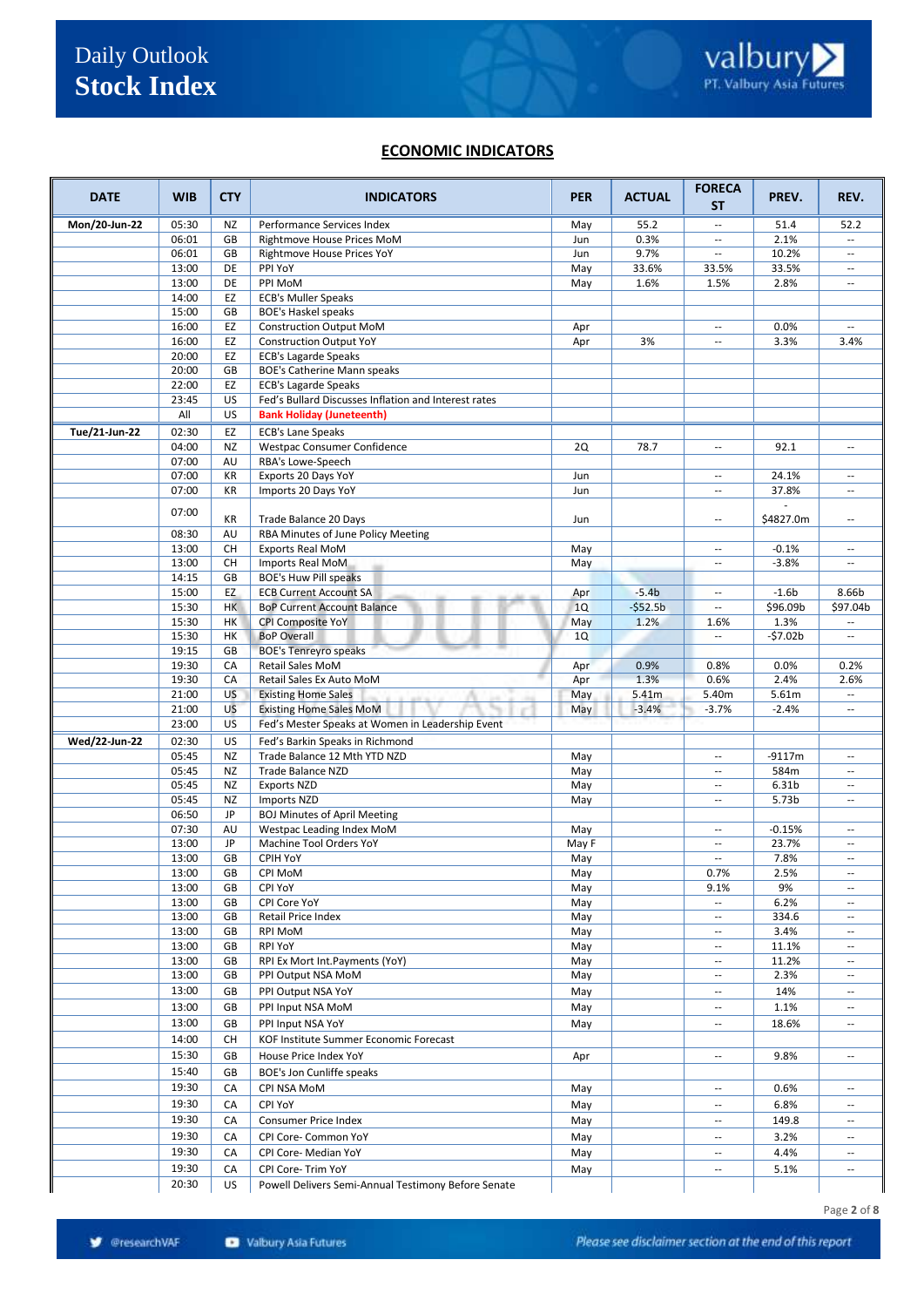|                 |                |                  | Panel                                                                                                |                |                                    |              |                                                      |
|-----------------|----------------|------------------|------------------------------------------------------------------------------------------------------|----------------|------------------------------------|--------------|------------------------------------------------------|
|                 | 21:00          | EZ               | <b>Consumer Confidence</b>                                                                           | Jun P          |                                    | $-21.1$      |                                                      |
|                 | 21:40          | CA               | Bank of Canada SDG Rogers Holds Fireside Chat                                                        |                |                                    |              |                                                      |
|                 | 23:50          | US               | Fed's Evans Discusses Economic Outlook                                                               |                |                                    |              |                                                      |
| Thu/23-Jun-22   | N/A            | EZ               | ECB's Nagel, Villeroy Speak                                                                          |                |                                    |              |                                                      |
|                 | 00:30          | US               | Fed's Harker and Barkin Discuss the Economic Outlook                                                 |                |                                    |              |                                                      |
|                 | 04:00          | KR               | PPI YoY                                                                                              | May            | $\overline{a}$                     | 9.2%         |                                                      |
|                 | 06:00          | AU               | S&P Global Australia PMI Composite                                                                   | Jun P          | $\overline{\phantom{a}}$           | 52.9         | $\overline{\phantom{a}}$                             |
|                 | 06:00          | AU               | S&P Global Australia PMI Services                                                                    | Jun P          | $\sim$                             | 53.2         | $\sim$                                               |
|                 | 06:00          | AU               | S&P Global Australia PMI Mfg                                                                         | Jun P          | $\overline{\phantom{a}}$           | 55.7         | $\overline{\phantom{a}}$                             |
|                 | 07:30          | JP               | Jibun Bank Japan PMI Services                                                                        | Jun P          | $\overline{\phantom{a}}$           | 52.6         | $\sim$                                               |
|                 | 07:30<br>07:30 | JP               | Jibun Bank Japan PMI Composite<br>Jibun Bank Japan PMI Mfg                                           | Jun P          | $\sim$<br>$\overline{\phantom{a}}$ | 52.3         | $\sim$ $\sim$<br>$\sim$                              |
|                 | 14:30          | JP<br>DE         | S&P Global/BME Germany Manufacturing PMI                                                             | Jun P<br>Jun P | 54                                 | 53.3<br>54.8 | $\sim$                                               |
|                 | 14:30          | DE               | S&P Global Germany Services PMI                                                                      | Jun P          | 54.5                               | 55           | $\sim$                                               |
|                 | 14:30          | DE               | S&P Global Germany Composite PMI                                                                     | Jun P          | $\overline{\phantom{a}}$           | 53.7         | $\sim$                                               |
|                 | 15:00          | EZ               | <b>ECB Publishes Economic Bulletin</b>                                                               |                |                                    |              |                                                      |
|                 | 15:00          | EZ               | S&P Global Eurozone Manufacturing PMI                                                                | Jun P          | 53.7                               | 54.6         | $\sim$                                               |
|                 | 15:00          | EZ               | S&P Global Eurozone Services PMI                                                                     | Jun P          | 55.5                               | 56.1         | $\sim$                                               |
|                 | 15:00          | EZ               | S&P Global Eurozone Composite PMI                                                                    | Jun P          | $\overline{\phantom{a}}$           | 54.8         | $\overline{\phantom{a}}$                             |
|                 | 15:30          | GB               | S&P Global/CIPS UK Manufacturing PMI                                                                 | Jun P          | $\sim$                             | 54.6         | $\sim$                                               |
|                 | 15:30          | GB               | S&P Global/CIPS UK Services PMI                                                                      | Jun P          | $\overline{\phantom{a}}$           | 53.4         |                                                      |
|                 | 15:30          | GB               | S&P Global/CIPS UK Composite PMI                                                                     | Jun P          | $\hspace{0.05cm} -\hspace{0.05cm}$ | 53.1         | $\overline{\phantom{a}}$                             |
|                 | 17:00          | GB               | CBI Total Dist. Reported Sales                                                                       | Jun            |                                    | 13           | $\overline{\phantom{a}}$                             |
|                 | 19:30          | US               | <b>Current Account Balance</b>                                                                       | 1Q             | -\$284.8b                          | $-5217.9b$   | $\sim$                                               |
|                 | 19:30          | US               | <b>Initial Jobless Claims</b>                                                                        | Jun-18         | $\overline{\phantom{a}}$           | 229k         | $\overline{\phantom{a}}$                             |
|                 | 19:30          | US               | <b>Continuing Claims</b>                                                                             | $Jun-11$       | $\overline{\phantom{a}}$           | 1312k        | $\sim$ $\sim$                                        |
|                 | 20:45          | US               | S&P Global US Manufacturing PMI                                                                      | Jun P          | 56.3                               | 57           | $\sim$                                               |
|                 | 20:45<br>20:45 | US               | S&P Global US Services PMI                                                                           | Jun P          | 53.7<br>$\overline{\phantom{a}}$   | 53.4         | $\sim$<br>$\sim$ $\sim$                              |
|                 | 21:00          | US.<br><b>US</b> | S&P Global US Composite PMI<br>91, JPI 191<br>Powell Testifies Before House Financial Services Panel | Jun P          |                                    | 53.6         |                                                      |
|                 | 22:00          | US               | DOE U.S. Crude Oil Inventories                                                                       | $Jun-17$       | $\overline{\phantom{a}}$           | 1956k        | $\overline{\phantom{a}}$                             |
|                 | 22:00          | US               | DOE Cushing OK Crude Inventory                                                                       | $Jun-17$       | $\sim$                             | -826k        | $\overline{\phantom{a}}$                             |
|                 | 22:00          | US               | DOE U.S. Gasoline Inventories                                                                        | $Jun-17$       | $\sim$                             | $-710k$      | $\overline{\phantom{a}}$                             |
|                 | 22:00          | US               | DOE U.S. Distillate Inventory                                                                        | $Jun-17$       | $\overline{\phantom{a}}$           | 725k         | $\hspace{0.05cm} \ldots$                             |
|                 | 22:00          | <b>US</b>        | DOE U.S. Refinery Utilization                                                                        | Jun-17         | $\sim$                             | $-0.5%$      | $\sim$                                               |
| Fri/24-Jun-22   | N/A            | <b>CN</b>        | <b>BoP Current Account Balance</b>                                                                   | 1QF            | $\sim$                             | \$89.5b      | $\sim$                                               |
| 24-Jun - 30-Jun | N/A            | DE               | Import Price Index MoM                                                                               | May            | $\overline{\phantom{a}}$           | 1.8%         | $\overline{\phantom{a}}$                             |
| 24-Jun - 30-Jun | N/A            | DE               | Import Price Index YoY                                                                               | May            | $\overline{\phantom{a}}$           | 31.7%        | $\overline{a}$                                       |
| 24-Jun - 30-Jun | N/A            | KR               | Retail Sales YoY                                                                                     | May            | $\overline{\phantom{a}}$           | 10.6%        | $\overline{\phantom{a}}$                             |
|                 | All            | NZ               | Bank Holiday (New Year's Day / Maori New Year's)                                                     |                |                                    |              |                                                      |
|                 | 06:01          | GB               | GfK Consumer Confidence                                                                              | Jun            |                                    | $-40$        | $\overline{\phantom{a}}$                             |
|                 | 06:30          | JP               | Natl CPI YoY                                                                                         | May            | 2.5%                               | 2.5%         |                                                      |
|                 | 06:30          | JP               | Natl CPI Ex Fresh Food YoY                                                                           | May            | 2.1%                               | 2.1%         | $\hspace{0.05cm} \ldots$                             |
|                 | 06:30          | JP               | Natl CPI Ex Fresh Food, Energy YoY                                                                   | May            | 0.8%                               | 0.8%         |                                                      |
|                 | 06:50<br>13:00 | JP<br>GB         | PPI Services YoY<br>Retail Sales Inc Auto Fuel MoM                                                   | May            | 1.7%<br>$-0.6%$                    | 1.7%<br>1.4% | $\overline{\phantom{a}}$                             |
|                 | 13:00          | GB               | Retail Sales Inc Auto Fuel YoY                                                                       | May<br>May     | $-4.3%$                            | $-4.9%$      | $\overline{\phantom{a}}$<br>$\overline{\phantom{a}}$ |
|                 | 13:00          | GB               | Retail Sales Ex Auto Fuel MoM                                                                        | May            | $-0.9%$                            | 1.4%         | $\overline{\phantom{a}}$                             |
|                 | 13:00          | GB               | Retail Sales Ex Auto Fuel YoY                                                                        | May            | -5%                                | $-6.1%$      | $\overline{\phantom{a}}$                             |
|                 | 13:40          | JP               | BOJ Board Amamiya Speech at National Shinkin Conference                                              |                |                                    |              |                                                      |
|                 | 15:00          | DE               | <b>IFO Business Climate</b>                                                                          | Jun            | 92                                 | 93           | $\overline{\phantom{a}}$                             |
|                 | 15:00          | DE               | IFO Current Assessment                                                                               | Jun            |                                    | 99.5         |                                                      |
|                 | 15:00          | DE               | <b>IFO Expectations</b>                                                                              | Jun            | $\overline{\phantom{a}}$           | 86.9         | $\overline{\phantom{a}}$                             |
|                 | 18:30          | AU               | RBA's Lowe-Panel Discussion                                                                          |                |                                    |              |                                                      |
|                 | 18:30          | US               | Fed's Bullard Discusses Central banks and Inflation                                                  |                |                                    |              |                                                      |
|                 | 19:30          | CA               | Payroll Employment Change - SEPH                                                                     | Apr            |                                    | 118.1k       |                                                      |
|                 | 19:30          | GB               | BOE's Huw Pill speaks                                                                                |                |                                    |              |                                                      |
|                 | 20:45          | GB               | <b>BOE's Haskel speaks</b>                                                                           |                |                                    |              |                                                      |
|                 | 21:00          | US               | U. of Mich. Sentiment                                                                                | Jun F          | 50.2                               | 50.2         | $\overline{\phantom{a}}$                             |
|                 | 21:00<br>21:00 | US<br>US         | U. of Mich. Current Conditions                                                                       | Jun F          | $\overline{\phantom{a}}$           | 55.4<br>46.8 | $\overline{\phantom{a}}$                             |
|                 | 21:00          | US               | U. of Mich. Expectations<br>U. of Mich. 1 Yr Inflation                                               | Jun F<br>Jun F | $\overline{\phantom{a}}$           | 5.4%         | $\overline{\phantom{a}}$                             |
|                 | 21:00          | US               | U. of Mich. 5-10 Yr Inflation                                                                        | Jun F          | $\overline{\phantom{a}}$           | 3.3%         | $\overline{\phantom{a}}$                             |
|                 | 21:00          | US               | New Home Sales                                                                                       | May            | 595k                               | 591k         | $\hspace{0.05cm} \ldots$                             |
|                 | 21:00          | US               | New Home Sales MoM                                                                                   | May            | 0.7%                               | $-16.6%$     | $\overline{\phantom{a}}$                             |
|                 |                |                  |                                                                                                      |                |                                    |              |                                                      |

Page **3** of **8**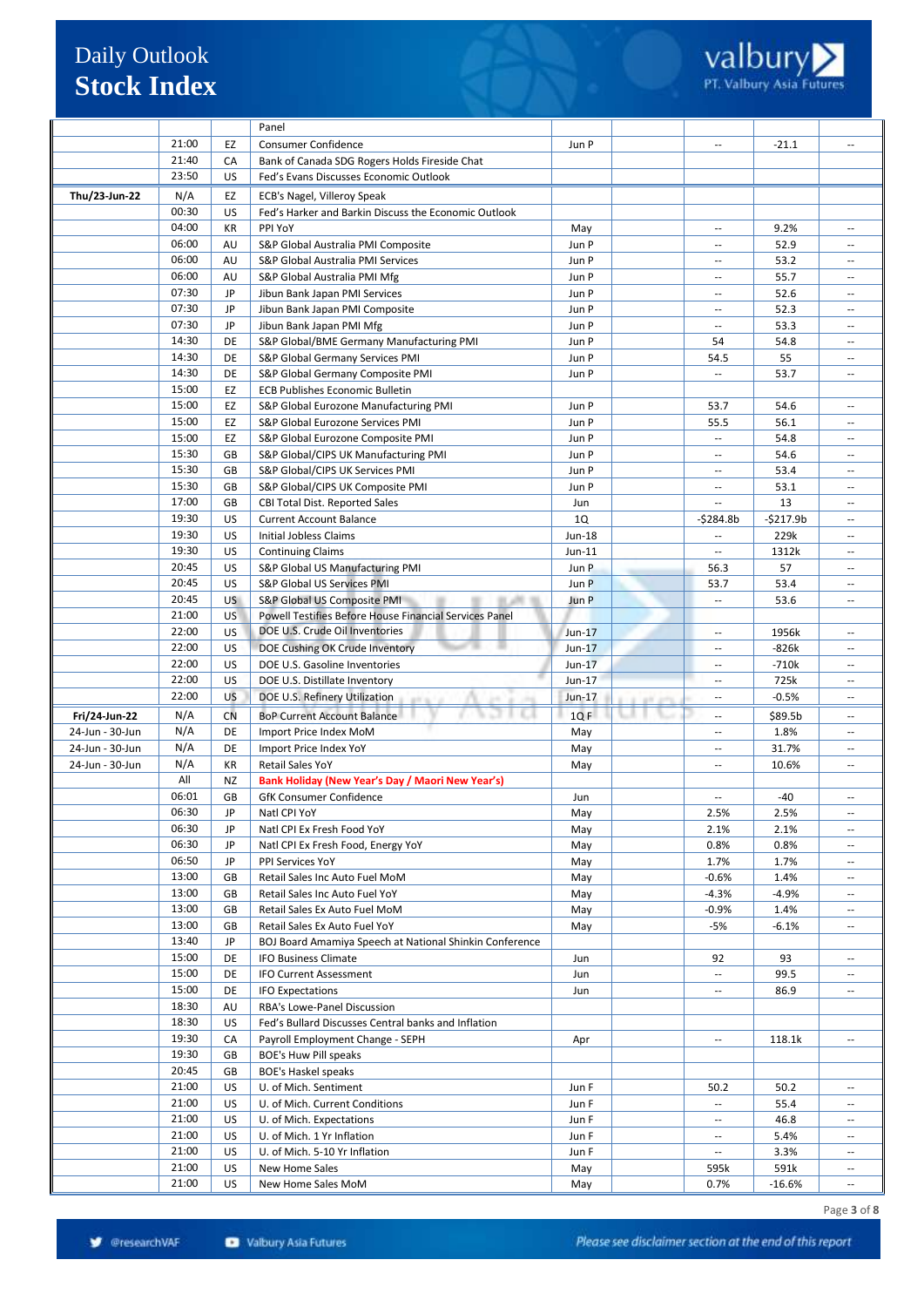

| Sat/25-Jun-22 | 00:00 | US | Hughes U.S.<br>Rig<br>Count                                          | $Jun-24$ | $\sim$ | $\sim$ $\sim$ | $\sim$ $\sim$ |
|---------------|-------|----|----------------------------------------------------------------------|----------|--------|---------------|---------------|
|               | 03:00 | JS | ' Speaks at Shadow Open Market Co.<br>Fed'<br>Conference<br>s Dalv'، |          |        |               |               |

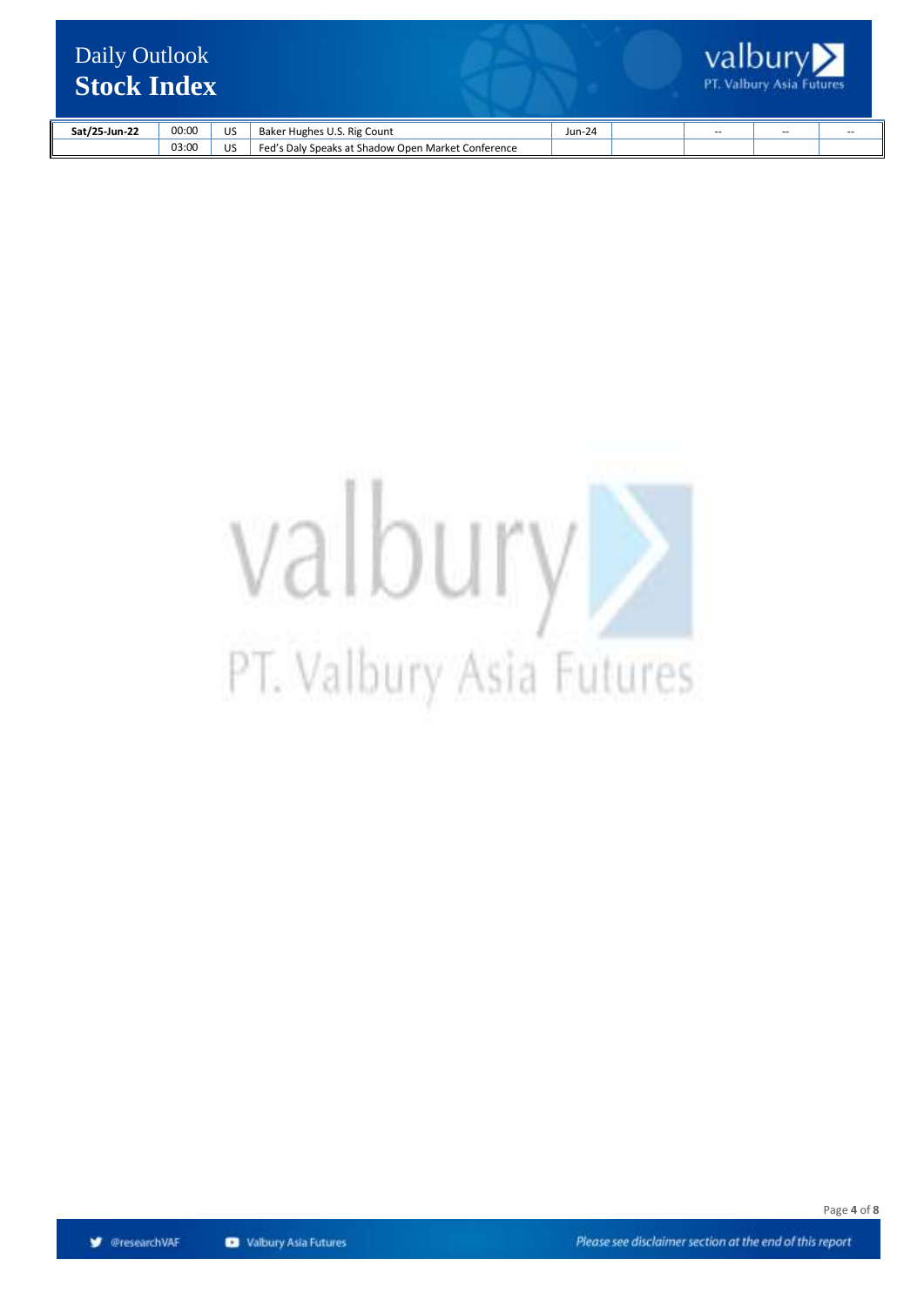# Valbury

## Daily Outlook **Stock Index**

### **Dow Jones (DJ – SEP)**

**Exp. Date: 16 September 2022**



| 21 June        |  |  |
|----------------|--|--|
|                |  |  |
| <b>WEEKLY</b>  |  |  |
| <b>HIGH</b>    |  |  |
| 30640 (21/Jun) |  |  |
|                |  |  |



| 21 June                      | 3715.50          | 3783.00 | 3710.00          | 73.00 | 3766.50          | 3766.50 | $\bullet$ 50.75  | 1.37 | $-$              |
|------------------------------|------------------|---------|------------------|-------|------------------|---------|------------------|------|------------------|
| <b>WEEKLY</b><br><b>JUNE</b> |                  |         |                  |       |                  |         |                  | 2022 |                  |
| <b>HIGH</b>                  | <b>LOW</b>       |         | <b>HIGH</b>      |       | <b>LOW</b>       |         | <b>HIGH</b>      |      | LOW              |
| 3783.00 (21/Jun)             | 3661.50 (20/Jun) |         | 4188.50 (03/Jun) |       | 3638.75 (16/Jun) |         | 4808.00 (04/Jan) |      | 3638.75 (16/Jun) |

**S** @researchVAF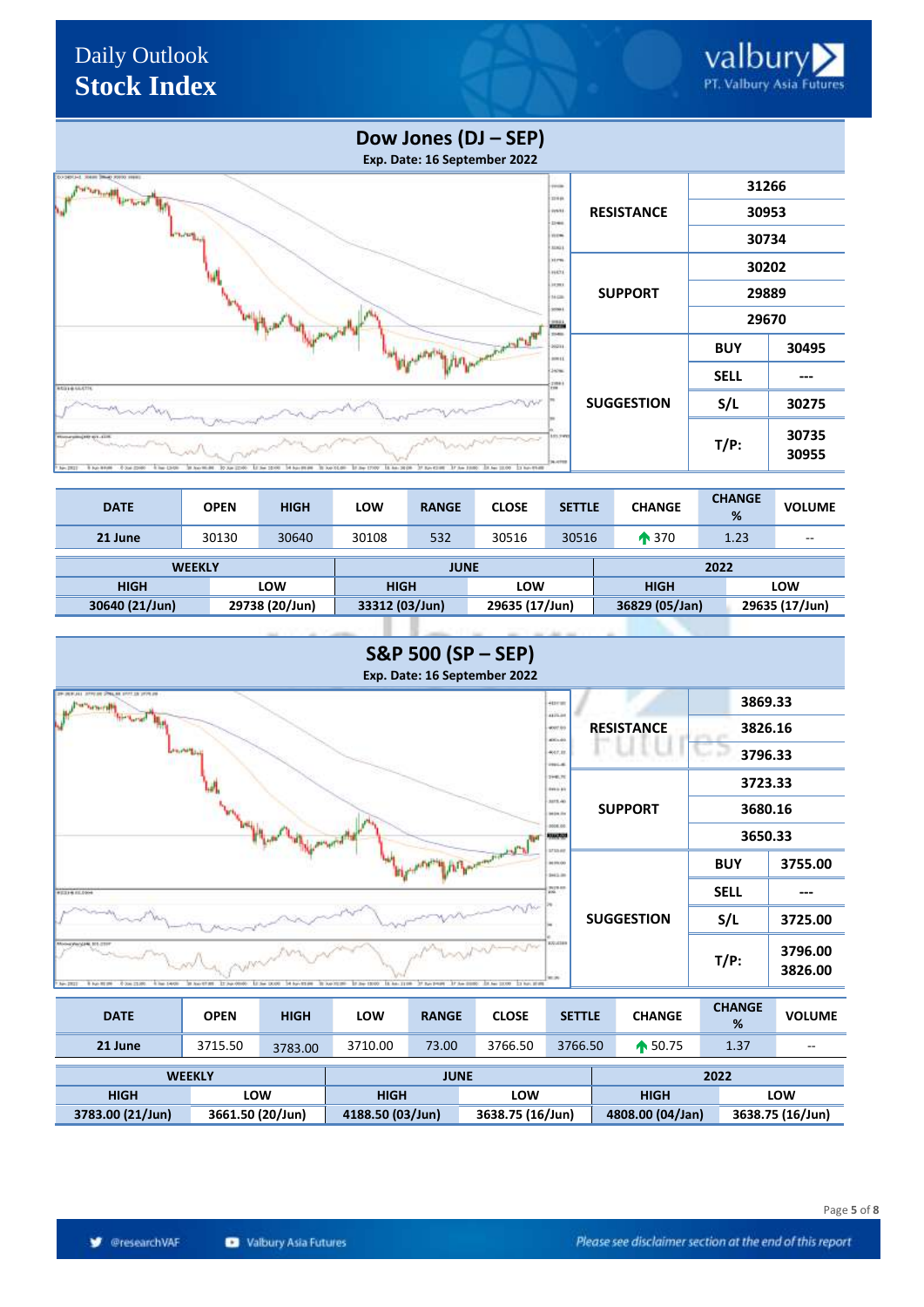#### **Nasdaq (NQ – SEP) Exp. Date: 16 September 2022 11984.33** .<br>Desem **RESISTANCE 11830.66** inisi .<br>... **11705.33** ..... .... **11426.33** .<br>Izvori ins. **SUPPORT 11272.66** @researchvaf ini. **11147.33** iii i **BUY 11560.00**  $_{\text{rms}}$ nies **SELL --** ise **SUGGESTION S/L 11435.00 T/P: 11705.00 11830.00 DATE OPEN HIGH LOW RANGE CLOSE SETTLE CHANGE CHANGE VOLUME % 21 June** 11421.25 11677.00 11398.00 279.00 11580.00 11580.00 157.75 1.38 -- **WEEKLY JUNE 2022 HIGH LOW HIGH LOW HIGH LOW 11677.00 (21/Jun) 11273.25 (20/Jun) 12944.00 (03/Jun) 11036.00 (16/Jun) 16563.25 (04/Jan) 11036.00 (16/Jun)** or Lett **Nikkei (NIK– SEP) Exp. Date: 08 September 2022 27218** وقا التسامم **RESISTANCE 26851** u, **26668** ı. @researchvaf **26118** i. e.<br>Kiri **SUPPORT 25751** h<sub>ut</sub> úм **25568 BUY 26465** e **SELL --** i. **SUGGESTION S/L 26285 T/P: <sup>26670</sup> 26850**  $\overline{11.54}$ **DATE OPEN HIGH LOW RANGE CLOSE SETTLE CHANGE CHANGE% VOLUME**

| 21 June               | 26000 | 26485          | 25935          | 550                | 26485          | 26485       | 500            | 1.92 | $- -$          |
|-----------------------|-------|----------------|----------------|--------------------|----------------|-------------|----------------|------|----------------|
| JUNE<br><b>WEEKLY</b> |       |                |                |                    |                |             |                | 2022 |                |
| <b>HIGH</b>           |       | LOW            |                | <b>HIGH</b><br>LOW |                | <b>HIGH</b> |                | LOW  |                |
| 26485 (21/Jun)        |       | 25450 (20/Jun) | 28345 (09/Jun) |                    | 25450 (20/Jun) |             | 29365 (05/Jan) |      | 24250 (08/Mar) |

Page **6** of **8**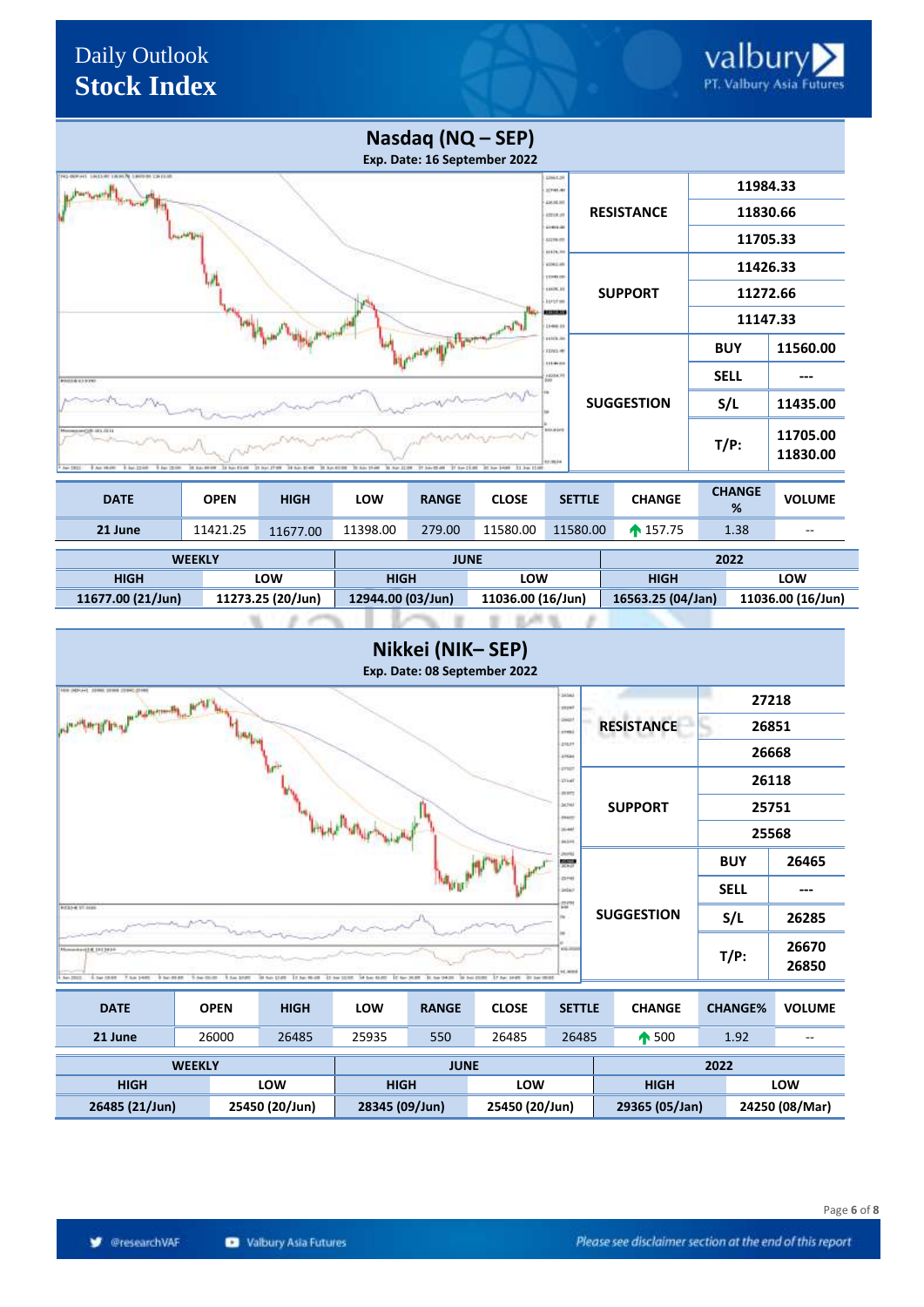| Hang Seng (HAS - JUN)<br><b>Exp. Date: 29 June 2022</b>                                                                                                                                                                                                                                                                     |                   |             |                |
|-----------------------------------------------------------------------------------------------------------------------------------------------------------------------------------------------------------------------------------------------------------------------------------------------------------------------------|-------------------|-------------|----------------|
| 33246<br>HAD-3JALIG CHEELER [1141] 1149<br>12188<br><b>CYRRS</b>                                                                                                                                                                                                                                                            |                   |             | 22103          |
| 14,836<br><b>HEUR</b>                                                                                                                                                                                                                                                                                                       | <b>RESISTANCE</b> | 21824       |                |
| 11:56<br>100.00                                                                                                                                                                                                                                                                                                             |                   |             | 21641          |
| WER<br>14,941                                                                                                                                                                                                                                                                                                               |                   | 21179       |                |
| 11046<br>11,039                                                                                                                                                                                                                                                                                                             | <b>SUPPORT</b>    | 20900       |                |
| 36840<br>acone<br>apres                                                                                                                                                                                                                                                                                                     |                   |             | 20717          |
| 2003).<br><b>JOSES</b>                                                                                                                                                                                                                                                                                                      |                   | <b>BUY</b>  | 21440          |
| $\frac{d\lambda}{1+2\lambda}$<br>9/03/14 11:30 kg                                                                                                                                                                                                                                                                           |                   | <b>SELL</b> |                |
|                                                                                                                                                                                                                                                                                                                             | <b>SUGGESTION</b> | S/L         | 21255          |
| \$30,919<br><b>Romanyound Edit Edit (Edit)</b><br><b>W-Futub</b><br>TO but \$20.00 . \$2 has \$2.00 . \$6 has \$11.00 . \$7 has \$2.00 . \$2.00 front \$2.00 per \$8.00.<br>Revi 20022<br>2.446 RE-80<br>-1. bar. 25.48<br>1 5.6 1 8.8 L<br>7 Apr 19 18<br>R. Nov. 17 - 18<br>0.5m 14:13<br>13 No. 14 OF<br>B1 3ml 12t fli- |                   | $T/P$ :     | 21640<br>21825 |

| <b>DATE</b>    | <b>OPEN</b> | <b>HIGH</b>    | LOW   | <b>RANGE</b>                     | <b>CLOSE</b> | <b>SETTLE</b> |                | <b>CHANGE</b>   | <b>CHANGE</b><br>% | <b>VOLUME</b> |
|----------------|-------------|----------------|-------|----------------------------------|--------------|---------------|----------------|-----------------|--------------------|---------------|
| 21 June        | 21227       | 21545          | 21083 | 462                              | 21459        | 21459         |                | $\triangle$ 281 | 1.33               | $- - -$       |
| <b>WEEKLY</b>  |             |                |       | <b>JUNE</b>                      |              |               |                |                 | 2022               |               |
| <b>HIGH</b>    |             | LOW            |       | <b>HIGH</b><br>LOW               |              | <b>HIGH</b>   |                |                 | LOW                |               |
| 21545 (21/Jun) |             | 20761 (20/Jun) |       | 22208 (09/Jun)<br>20474 (13/Jun) |              |               | 25057 (10/Feb) |                 | 18137 (15/Mar)     |               |

| <b>HIGH</b>    | LOW            | <b>HIGH</b>    | LOW            | <b>HIGH</b>    | LOW            |
|----------------|----------------|----------------|----------------|----------------|----------------|
| 21545 (21/Jun) | 20761 (20/Jun) | 22208 (09/Jun) | 20474 (13/Jun) | 25057 (10/Feb) | 18137 (15/Mar) |
|                |                |                |                |                |                |
|                |                |                |                |                |                |
|                |                |                |                |                |                |
|                |                |                |                |                |                |

## PT. Valbury Asia Futures